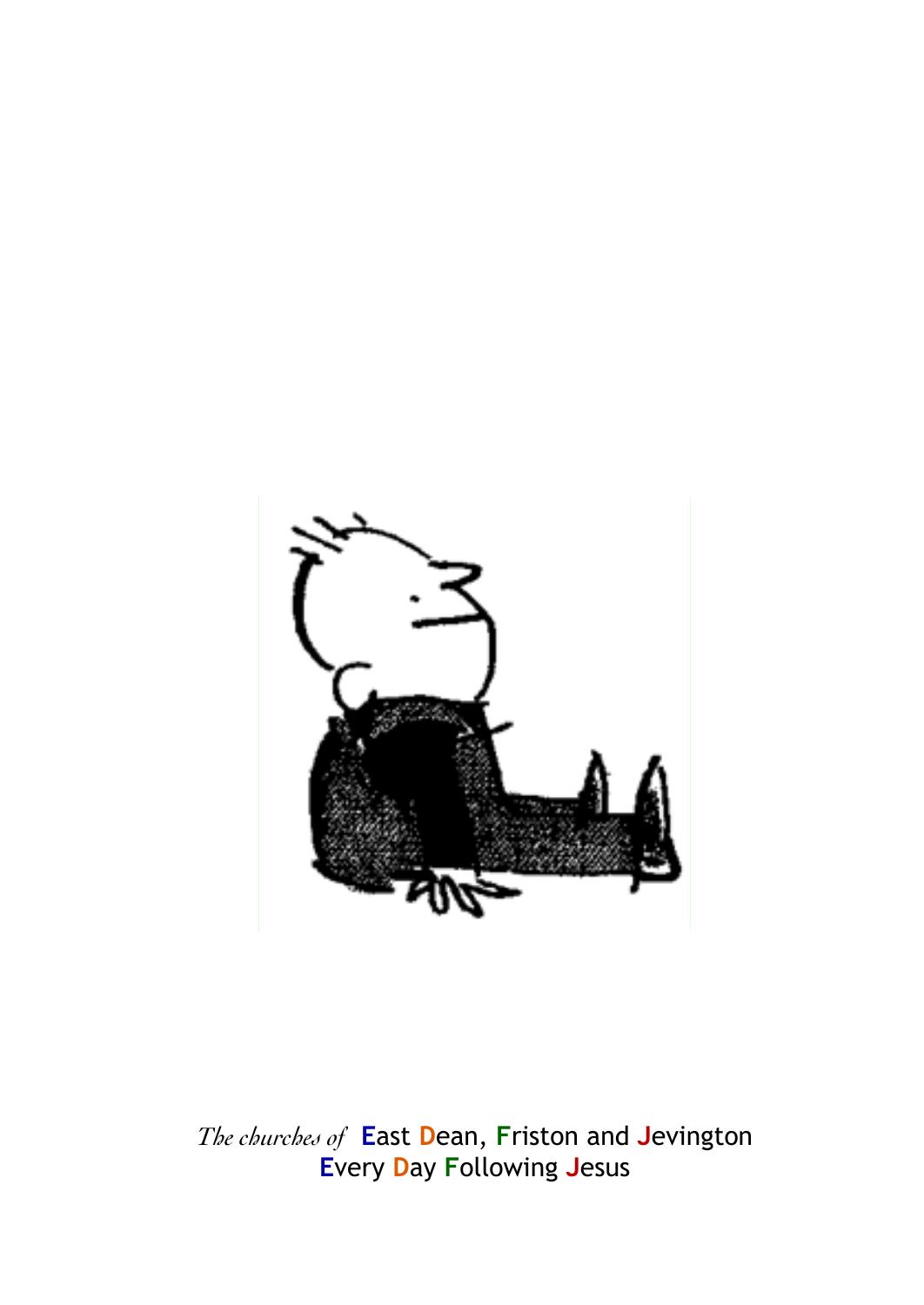

**Welcome aboard! Thank you for inquiring about baptism (sometimes called christening) or thanksgiving! We're really pleased that you are recognising the spiritual dimension to life and wanting to make sure your child develops in this vital area.** 

We look forward to welcoming your child into our church. In common with many other churches, we offer both **baptisms (christenings)** and **thanksgivings**. These are slightly different ceremonies, both involving the making of promises, and both including godparents / sponsors (if you choose to have them – it is optional). The main difference between them is in the sort of promises that are made, and the level of commitment that the promises involve.

We explain more about these different ceremonies in the **preparation sessions** we run for parents. These are a bit like ante-natal classes, except that they deal with the spiritual rather than the physical! It's a good investment of time and energy with the aim that you as parents can feel fully informed and understanding of the promises you are making, and so that you are equipped to help your child grow in their faith in the future.

**If you live too far away to attend one of our churches regularly**, then we would encourage you to arrange a baptism (if that is what you are seeking) in a local church where you live, since this is the church you will be able to attend regularly and in which it is appropriate for you to bring up your children. It